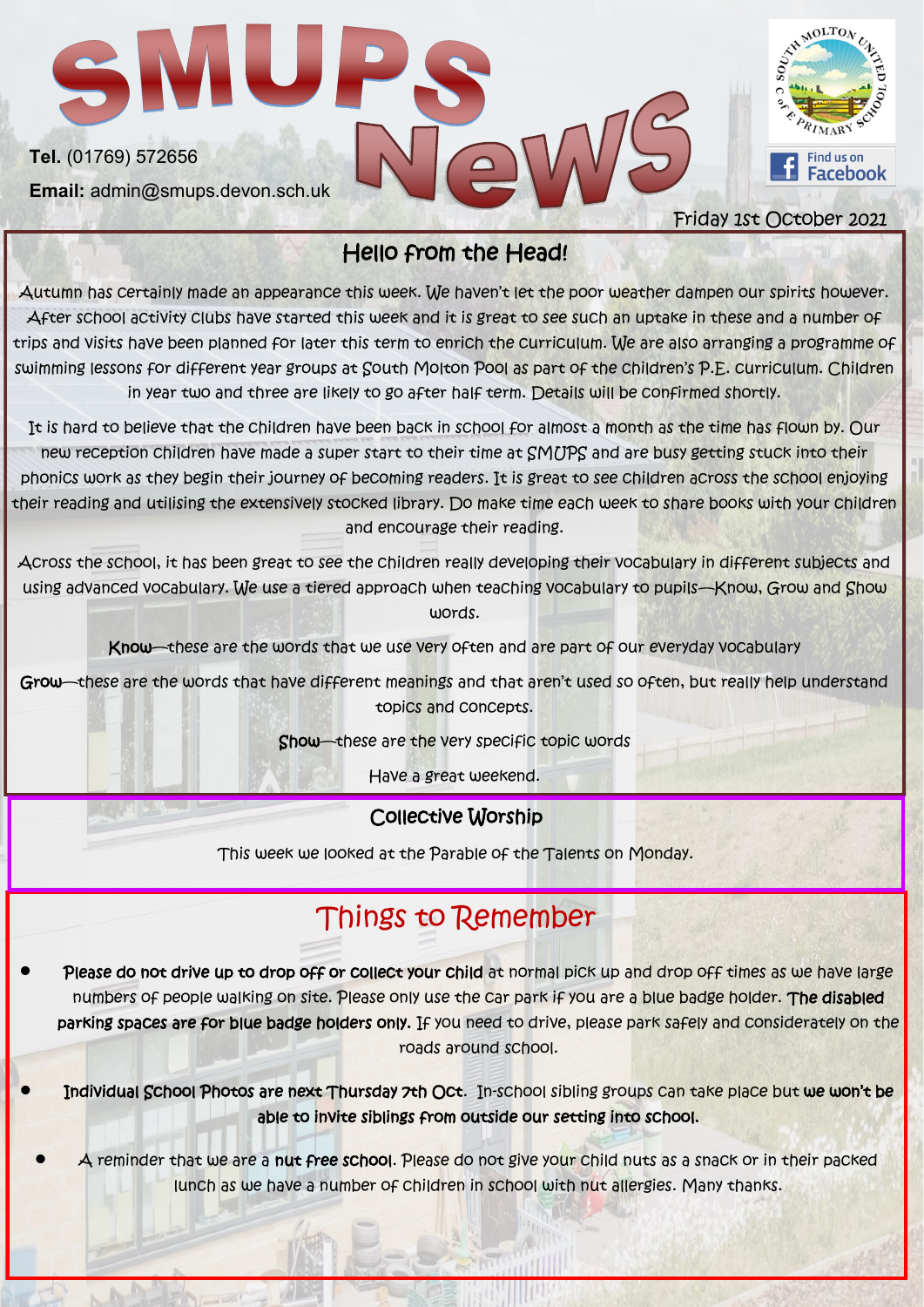

Acorns: Cohen and Emmett

Oak: Finley A.S and Jessica

Ash: Nora

Pine: Jacob

Beech: William B

Apple: Cody

Willow: Isabella and Wilf

Elm: Louis and Eva

Holly: Finley

Well done to all our certificate winners this week.

### School Crossing Patrol

Please note that at present we are not able to staff the crossing patrol in the afternoons so please take extra care when crossing the road after school.

#### Parent Volunteers in School

If you are able to spare some time each week to volunteer in school to hear children read or help with maths, we would love to hear from you. Please could you register your interest via an email to the school office. We will then arrange an induction and some training for volunteers. Your help will be very gratefully appreciated.

#### Natasha's Law

As a result of new legislation that comes into effect from 1st October, we will no longer be able to accept home made cakes for birthdays due to new guidance around food preparation and labelling. Only shop bought sweets and cakes with a full list of ingredients and allergens will be OK.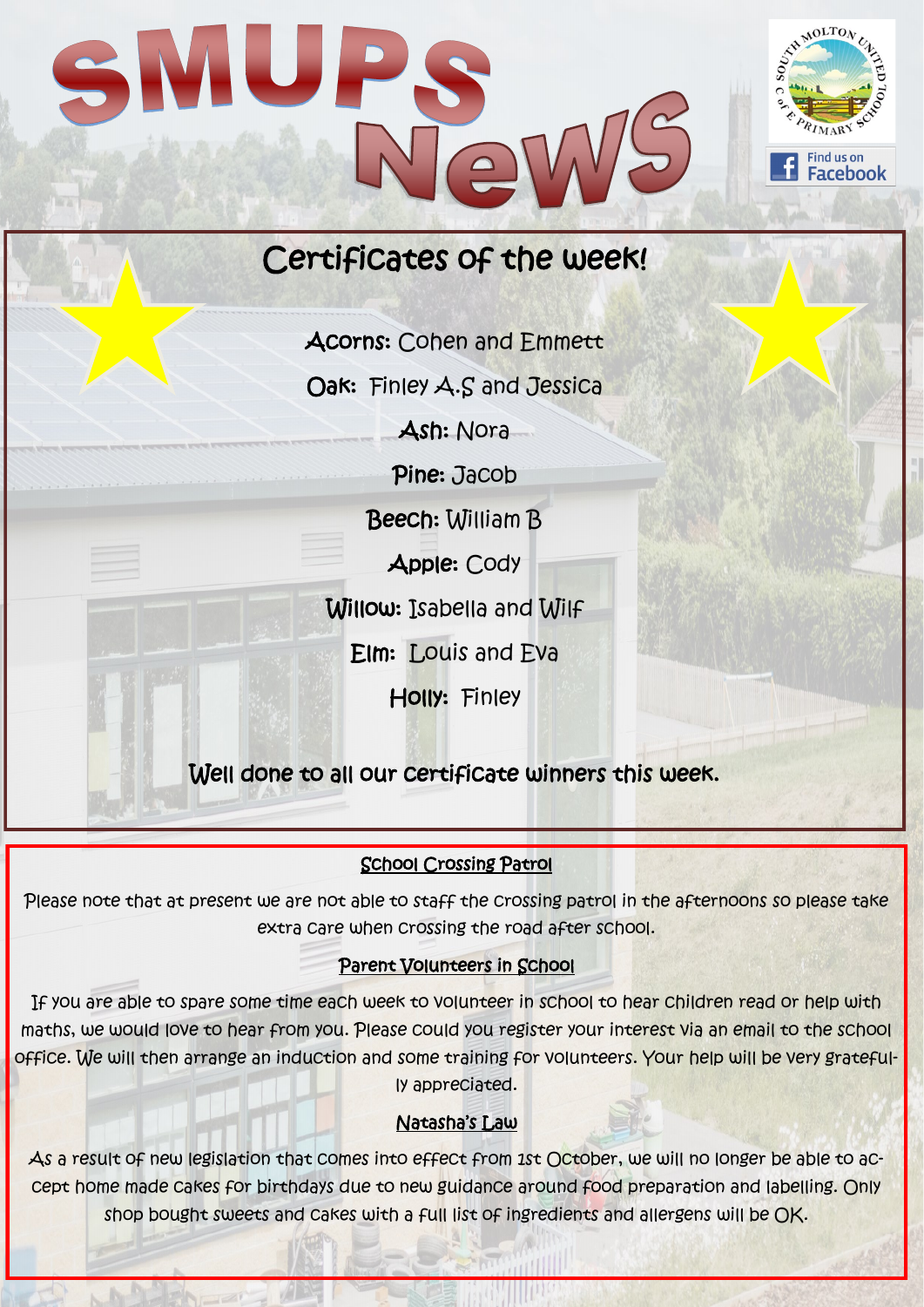#### **Mental Health—10 a day**